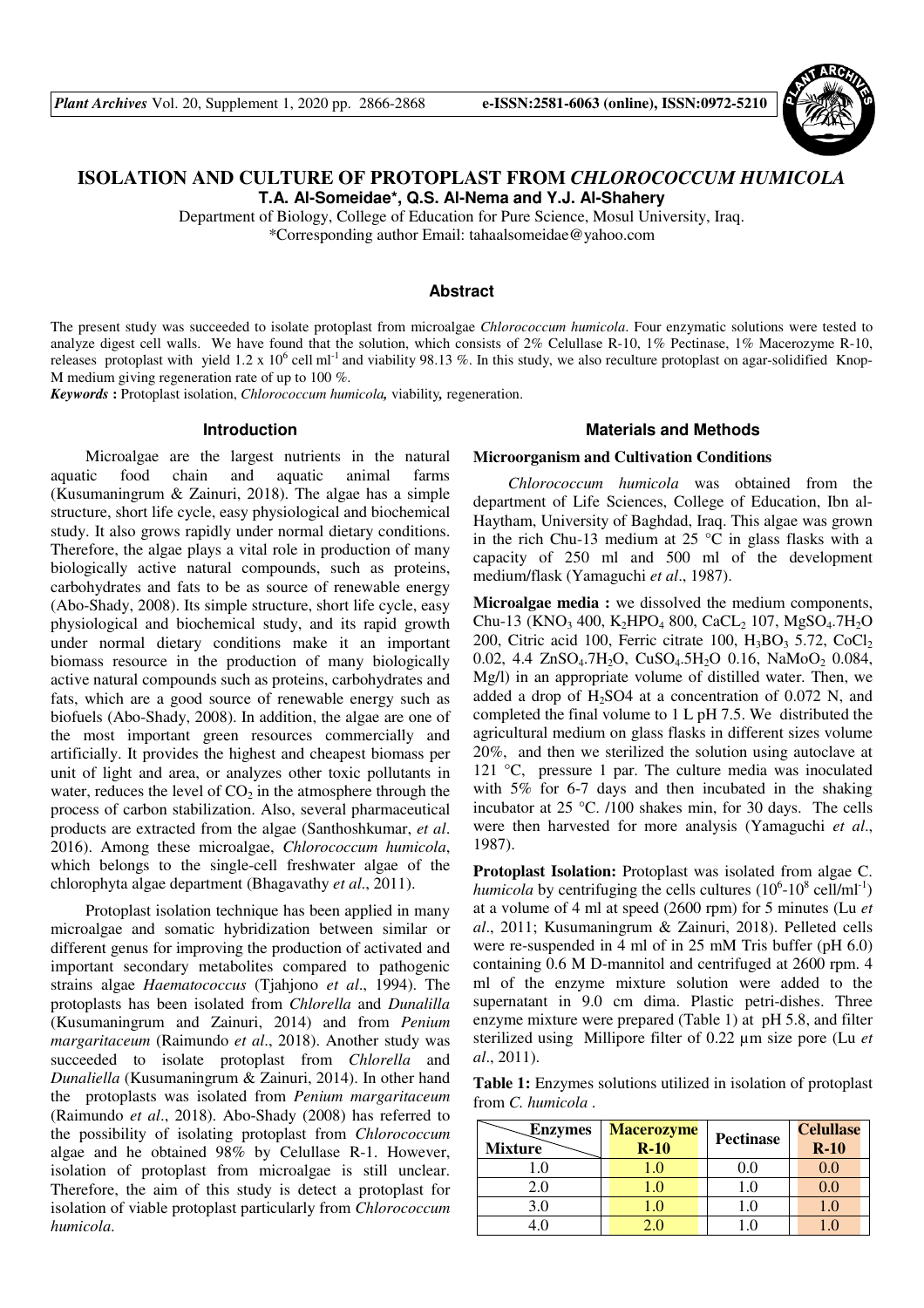Samples were stored at 30 °C for 12 hours and then 24 hours in the dark. The enzyme-protoplast mixture was centrifuged at 1,500 rpm for 2 min, and the supernatant was removed. Subsequently, protoplasts wear suspended in Tris-HCl buffer at 4 °C until use. (Lu *et al*., 2011).

**The characterization of isolated protoplast:** Structural protoplast volume was tested by adding 10 microliter of protoplast suspension to a glass slide. Cell dimensions and shapes were measured using X4, 10X and 40X magnification by using ocular stage.

**Protoplast viability test:** Phenosafranin staining was used to estimate the protoplast viability by staining the dead cells in red colors, the prepared stock solution at a concentration of 1 mg/ml was stored at 4 °C until the use. The dye was added to the protoplast suspension to obtain a final concentration of 0.01%. The samples were left for 5 minutes at room temperature, and then examined using a composite optical microscope to find the percentage of viability by finding the percentage between life cells and the dead (Lu *et al*., 2011).

**Protoplast regeneration: we** Prepared Knop-M-Agar solid medium by dissolving 1 gm

 $Ca(NO_3)_{2}$ .4H<sub>2</sub>O, 0.25 gm KCl, 0.25 g KH<sub>2</sub>PO<sub>4</sub>, 0.25 gm MgSO4.7H2O ,0.0125 gm FeSO4.7H2O, 91.35 gm Dmannitol in one liter of distilled water, pH 5.8. 15 gm agar were added to the solidified medium then sterilized at 1 bar 121 °C. (Hohe & Reski, 2002). The concentration of the obtained protoplast suspension was adjusted to  $5 \times 10^3$  ml<sup>-1</sup> cells, and then 100 microliters were Spreader disseminated on the surface of the regenerating medium in petri-dishes (9 cm). To investigate the effect of mannitol on protoplast regeneration, the D-mannitol-free Knop-Agar medium was used as a control medium. The protoplast was incubated at 30 °C and 2000-3000 LUX with 16: 8 hours of light and darkness respectively for 10-20 days. The number of renewed protoplasts was calculated as individual colonies on petri dishes.

#### **Results**

**Protoplast Isolation:** The results showed the successful isolation of the protoplast from *C*. *humicola* cells in terms of the results of the protoplast isolated by the enzymatic mixture used which amounted to  $1.2 \times 10^6$  mL cells (Table 2). The light microscope also showed protoplast wear spherical as an oval shape (Fig. 1: a, b), and the diameter rang of isolated protoplast was 10.5-15.6 µm, compared to the diameters 6.5- 10.4 µm. in the original cells.

**Table 2:** Protoplast yield using different enzymatic solutions.

| Yield               | <b>Viability</b> | <b>Releasing time</b> | <b>Enzymes</b> |
|---------------------|------------------|-----------------------|----------------|
| cells / $ml^{-1}$   | $\%$             | $\%$                  | <b>Mixture</b> |
| 0.0                 |                  |                       |                |
| 0.0                 |                  |                       |                |
| $1.6 \times 10^{4}$ | 70               | 24 hour               |                |
| $1.2 \times 10^6$   | 98.13            | 24 hour               |                |

**Protoplast viability:** The results showed that the living protoplast was colorless compared to the dead colored protoplast (Fig. 1: d, c) and the viability ratio was 98.13%.

**Protoplast regeneration:** The culture of protoplast in agar solidified Knop-M medium showed initial cleavages to the formation of individual colonies of *C*. *humicola* (Fig. 1: e). After 20 days of incubation, the number of cells ranged was from 560 cells, in the rate of 100% of the cultured protoplast cells. The results showed that the protoplast did not grow on the Knop medium without osmosis factor (D-mannitol) compared to the original cells (Table 3).

## **Discussion**

The current study was focused on the isolation of protoplasts from microalgae *C*. *humicola* cells. This study is a unique one in the field of isolation of protoplast from unicellular algae in our country Iraq. The adoption of several enzymatic solutions, some of which are of two or more types, all of which are available enzymes Cellulase and Pectinase is necessary for the selection of the appropriate enzymatic solution (AL-Nema, 2013). The enzyme potential of 2% Celullase R-10, 1% Macerozyme R-10 and 1% Pectinase in the presence of 10.9% D-mannitol in attaining

The highest protoplast yield compared with the rest of the solutions used in the study is likely to attribute different enzyme types and concentrations to the resulting interference. It also explains the survival of this protoplast retaining its vitality and its spherical shape after its plasma membrane exposed to ocean conditions and not bursting to the appropriate concentration of added mannitol to maintain the osmotic pressure in the isolation conditions of this protoplast.

**Table 3 :** Effect of Mannitol on Regeneration of Isolated Protoplast and Progenitor Cells.

| Type of          | Knop-M-Agar<br>Medium | Knop-Agar-Medium  |  |
|------------------|-----------------------|-------------------|--|
| transplanted     | Number of             | Number of         |  |
| cells            | developing            | developing        |  |
|                  | cells/petri dish      | cells/ petri dish |  |
| Protoplast cells | $\approx 560$         | No growth         |  |
| Original cells   | $510\approx$          | $530\approx$      |  |

\*The number of transplanted cells ranges between 450-550 cells.

 The protoplast is not grown on the mannitol-free regeneration medium due to cell burst, once of the medium is in contact with the water, the gradient of the plasma membrane between the protoplast cells and the components of the medium and the absence of a cell wall protects the protoplast cells from the effect of high osmosis of the plasma membrane in the protoplast cells. Unlike the growth of progenitor cells on the mannitol-free medium, they are not affected by that cause and contain the cell wall that protects them from explosion (Davey *et al*., 2010). It is generally noted that, the technique of isolating protoplast requires learning of many skills and many requirements (Davey *et al*., 2005). The success of transplantation of *C*. *humicola* protoplasts was attributed to the fact that its cells were able to directly divide and fit into the approved conditions and that the approved density of transplantation was very appropriate (Al-Mallah and Al-Nema, 2017).